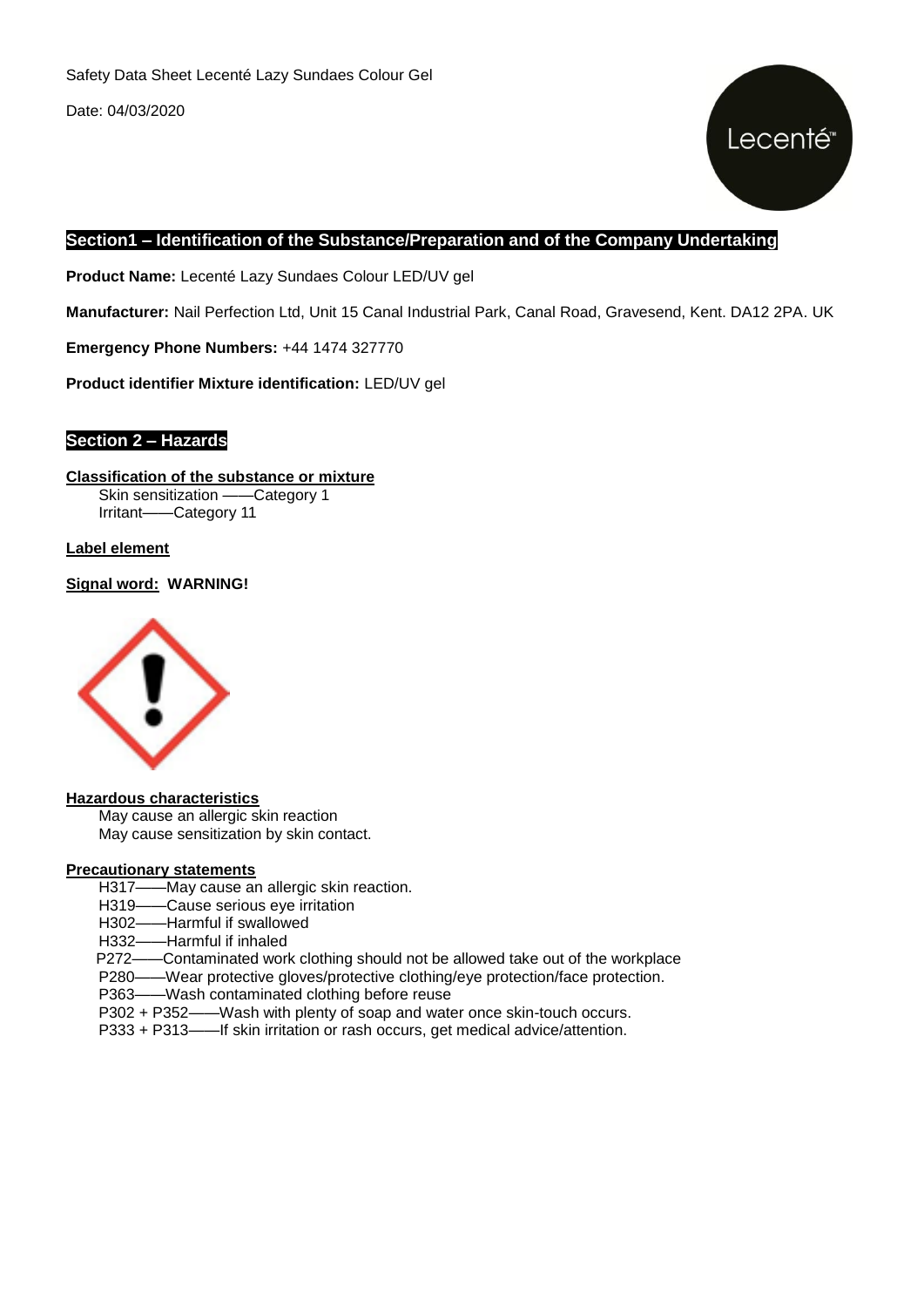#### **Section 3 – Composition**

The product is a mixture.

| <b>Chemical identity</b>                       | CAS#              | <b>EINECS#</b>    | <b>Content</b><br>Weight<br>$(\%)$ | <b>EXPOSURE</b><br><b>OSHA</b><br><b>TWA/STEL</b> | <b>LIMITS</b><br><b>ACGIH</b><br><b>TWA/STEL</b> | <b>CARCINOGEN</b><br>IARC/NTP/OSHA |
|------------------------------------------------|-------------------|-------------------|------------------------------------|---------------------------------------------------|--------------------------------------------------|------------------------------------|
| Polyurethane<br>acrylate oligomer<br>(Di-HEMA) | Exempt            | N/E               | $= 75$                             | N/E                                               | N/E                                              | Not Listed                         |
| C.I. No. 74160                                 | $[147-14-8]$      | $[223 - 754 - 4]$ | ~10.0                              | N/E                                               | N/E                                              | Not Listed                         |
| Isobornyl<br>methacrylate<br>(IBOMA)           | $[7534-94-3]$     | $[231 - 403 - 1]$ | $1 - 4$                            | N/E                                               | N/E                                              | <b>Not Listed</b>                  |
| Isobornyl acrylate<br>(IBOA)                   | $[5888-33-5]$     | $[227-561-6]$     | $1 - 4$                            | N/E                                               | N/E                                              | Not Listed                         |
| Silicon Dioxide<br>(Sio2)                      | [60676-86-0]      | N/E               | ~1.5                               | N/E                                               | N/E                                              | <b>Not Listed</b>                  |
| C.I. No. 65300                                 | $[4051 - 63 - 2]$ | $[223 - 754 - 4]$ | ~5.5                               | N/E                                               | N/E                                              | <b>Not Listed</b>                  |

#### **Section 4. First aid measures**

#### **Description of first aid measures**

**General information:** Instantly remove any clothing soiled by the product. Show this Safety Data Sheet to the doctor in attendance.

**Inhalation:** Move immediately to fresh air, avoid exertion and seek medical attention.

**Skin contact:** Immediately remove all contaminated clothing, including footwear. Flush skin and hair with running water (and soap if available) for at least 15 minutes. If symptoms persist seek medical attention.

**Eye contact:** Rinse thoroughly with plenty of water, also under the eyelids. Keep eyes widely open while rinsing. If symptoms persist, seek medical attention.

**Ingestion:** Rinse mouth. Do NOT induce vomiting. If symptoms persist, seek medical attention. **Protection for first-aiders:** Use personal protective equipment.

#### **Most important symptoms/effects, acute and delayed**

**Skin contact:** Irritating to skin. May cause sensitization by skin contact.

**Indication of immediate medical attention and special treatment needed**

No further relevant information available.

#### **Extinguishing media**

**Suitable extinguishing media:** Carbon dioxide (CO<sub>2</sub>), dry chemical or foam.

**Extinguishing media which must not be used:** Do not use a solid water stream as it may scatter and spread fire.

#### **Special hazards arising from the substance or mixture**

Special exposure hazards arise from the product itself, combustion products, and resulting gases. Combustible, slight fire hazard when exposed to heat or flame. The combusting material may emit toxic fumes and vapors.

### Lecenté<sup>®</sup>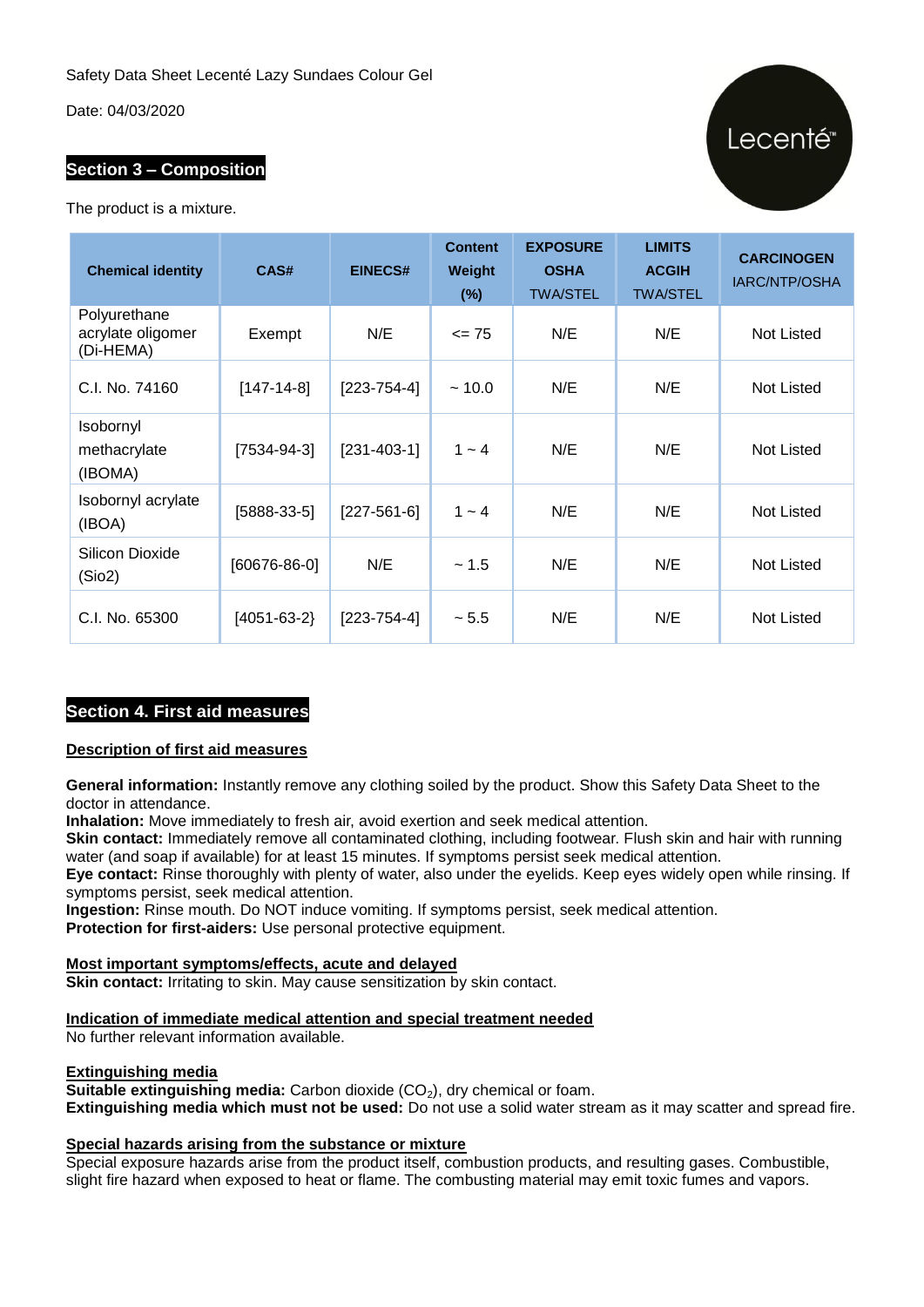#### **Extinguishing media**

**Suitable extinguishing media:** Carbon dioxide (CO<sub>2</sub>), dry chemical or foam. **Extinguishing media which must not be used:** Do not use a solid water stream as it may scatter and spread fire.

#### **Special hazards arising from the substance or mixture**

Special exposure hazards arise from the product itself, combustion products, and resulting gases. Combustible, slight fire hazard when exposed to heat or flame. The combusting material may emit toxic fumes and vapors.

#### **Section 5. Firefighting measures**

#### **Advice for fire-fighters**

**Special protective equipment for fire-fighters:** Wear self-contained breathing apparatus and protective suit.

**Other information:** Cool packaging/intermediate bulk containers (IBC)/containers/tanks with water spray from a safe distance with adequate cover. Do not discharge the product and contaminated fire extinguishing water into soil/drains/surface waters/groundwater. Fire residues and contaminated fire extinguishing water must be disposed of in accordance with local regulations.

#### **Section 6. Accidental release measures**

#### **Personal precautions, protective equipment and emergency procedures**

Use personal protective equipment. Avoid contacting with skin, eyes, clothing. Remove all sources of ignition, heat, flames and sparks. Ensure adequate ventilation.

#### **Environmental precautions**

Prevent product from entering soil/drains/surface waters/groundwater.

#### **Methods and material for containment and cleaning up**

Clear area of personnel and move upwind. Prevent further leakage or spillage if safe to do so Contain spillage, and then collect with non-combustible absorbent material, (e.g. sand, earth, diatomaceous earth, vermiculite) and place in container for disposal according to local / national regulations (relevant to section 13).

#### **Section 7. Handling and storage**

#### **Precautions for safe handling**

Wear personal protective equipment. Ensure adequate ventilation. Use only in well ventilated areas, possibly combined with a local extraction. Take precautions against electrostatic discharge. Compliance with minimum standards of the Technical Rules for Hazardous Substances (TRGS) required. These rules include general hygiene measures like

- Eating, drinking and smoking should be prohibited in areas where this material is handled, stored and processed.

- Workers should wash hands and face after usage.
- Remove contaminated clothing and protective equipment before entering eating areas.

#### **Conditions for safe storage, including any incompatibilities**

**Materials to avoid:** Acids, bases, oxidizing agents, reducing agents.

**Technical measures:** The stabilizer is only effective in the presence of oxygen. Keep container in a cool, wellventilated area. Keep away from heat sources and direct sunlight. Keep container tightly closed in a dry and well-ventilated place. Protect from frost, heat and sunlight. Ensure all equipment is electrically grounded before beginning transfer operations.

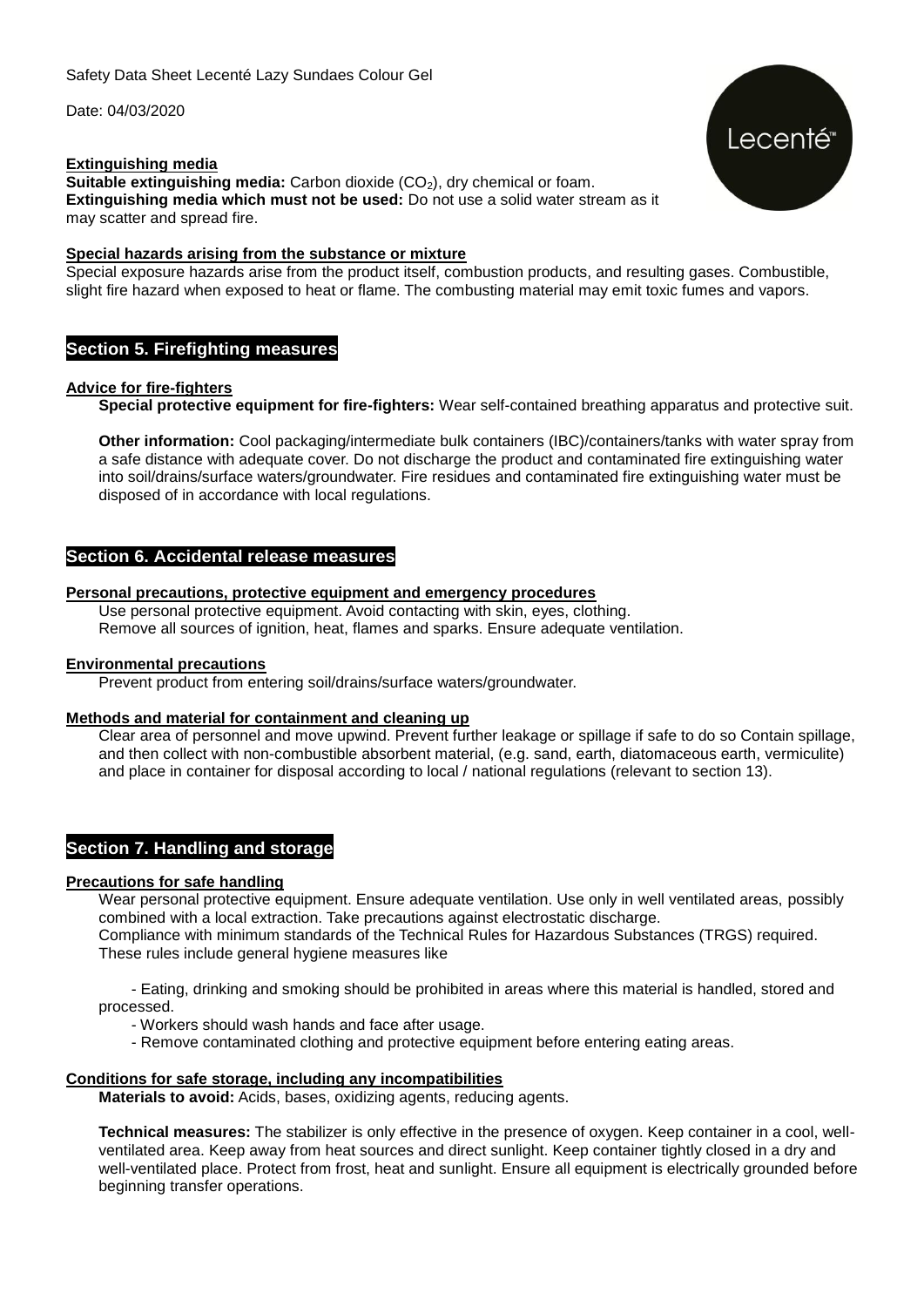# Lecenté<sup>®</sup>

#### **Storage:**

| Shelf time          | 36 months<br>(original factory packaging) |  |  |
|---------------------|-------------------------------------------|--|--|
| Storage temperature | $15^{\circ}$ C ~ 30 $^{\circ}$ C          |  |  |

#### **Section 8. Exposure controls/Personal protection**

#### **Occupational exposure limits**

Contains no substances with occupational exposure limit values.

#### **Occupational exposure controls**

**Engineering measures:** Apply technical measures to comply with the occupational exposure limits. When working in confined spaces (tanks, containers, etc.), ensure that there is a supply of air suitable for breathing and wear the recommended equipment.

**Hygiene measures:** When using, do not eat, drink or smoke. Wear suitable gloves and eye/face protection. Remove and wash contaminated clothing before re-use. Wash hands before breaks and immediately after handling the product.

#### **Personal protective equipment**

**General information**: Use personal protective equipment in good condition. Protective equipment must be chosen depending on activity and possible exposure. The chemical resistance of the protective equipment should be clarified with whose suppliers.

**Respiratory protection:** Suitable respiratory protection for higher concentrations or long-term effect: Gas filter EN141 Type A for gases/vapors of organic compounds (boiling point >65 °C).

**Hand protection:** Wear chemical resistant protection gloves (EN374) made of suitable material such as Nitrile rubber (nitrile thickness > 0.5 mm). Replace gloves immediately when torn or any change in appearance (dimension, color, flexibility, etc.) is noticed.

**Eye protection:** Safety glasses with side-shields (frame goggles) (EN 166).

**Skin and body protection:** Use a face shield, long sleeved, impervious protective clothing and boots.

#### **Environmental exposure controls**

Refer to section 6 and section 7.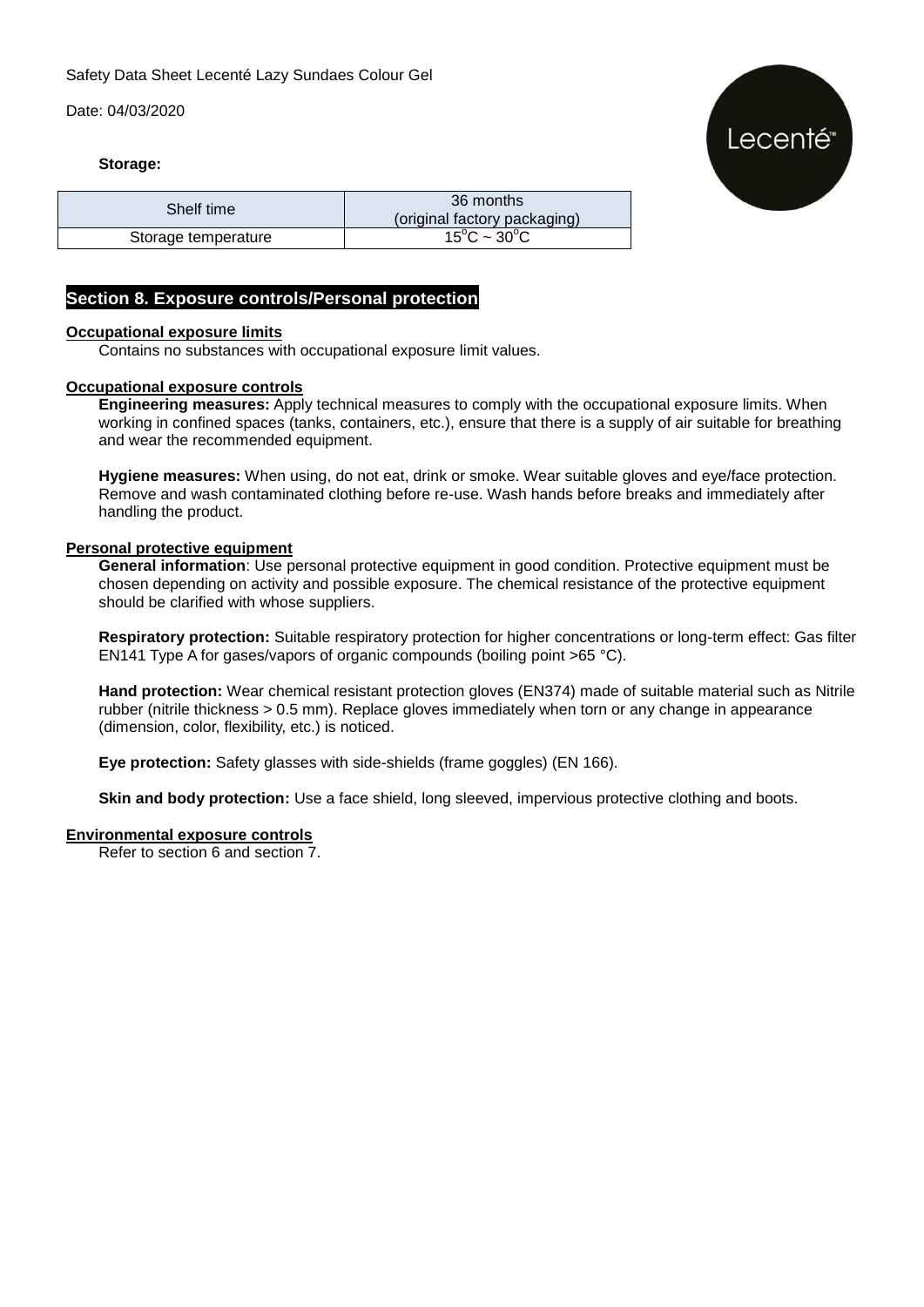## Lecenté<sup>®</sup>

#### **Section 9. Physical and chemical properties**

| <b>Item</b>                            | value                                          |  |  |
|----------------------------------------|------------------------------------------------|--|--|
| Appearance                             | liquid                                         |  |  |
| Odor                                   | characteristic                                 |  |  |
| Density                                | 1.05~1.17 g/cm <sup>3</sup> (25 °C)            |  |  |
| Vapor pressure                         | < $0.01$ kPa (20 °C)                           |  |  |
| Vapor density                          | 1.0 kg/ $m^3$                                  |  |  |
| <b>PH</b>                              | $6.8 - 7.0$                                    |  |  |
| Solubility in water/ organic solvents  | slight in water; soluble in esters and ketones |  |  |
| Melting point                          | N/DA                                           |  |  |
| Boiling point                          | $>200^{\circ}$ C                               |  |  |
| Flash point                            | >120 °C                                        |  |  |
| Partition coefficient, n-octanol/water | not available                                  |  |  |
| Auto-ignition temperature              | N/AP                                           |  |  |
| Evaporation rate                       | N/DA                                           |  |  |
| Decomposition temperature              | N/DA                                           |  |  |
| Viscosity                              | 1500~2500 cps $(25^{\circ}C)$                  |  |  |
| <b>Explosive properties</b>            | N/DA                                           |  |  |
| Oxidizing properties                   | N/DA                                           |  |  |

#### **Section 10. Stability and reactivity**

#### **Chemical stability**

Stable under recommended storage conditions.

#### **Reactivity**

#### **Possibility of hazardous reactions**

Hazardous polymerization. Inhibitors have been added to stabilize this product. Maintaining air in the storage containers is important to keep inhibitors active.

#### **Materials / Conditions to avoid**

Acids, bases, oxidizing agents, reducing agents. Direct sunlight, any other sources of heat or radiation, flames and sparks, oxidizing conditions, inert gas blanketing.

#### **Hazardous decomposition products**

None when used as directed. Thermal decomposition will lead to the release of carbon monoxide (CO) and carbon dioxide  $(CO<sub>2</sub>)$ .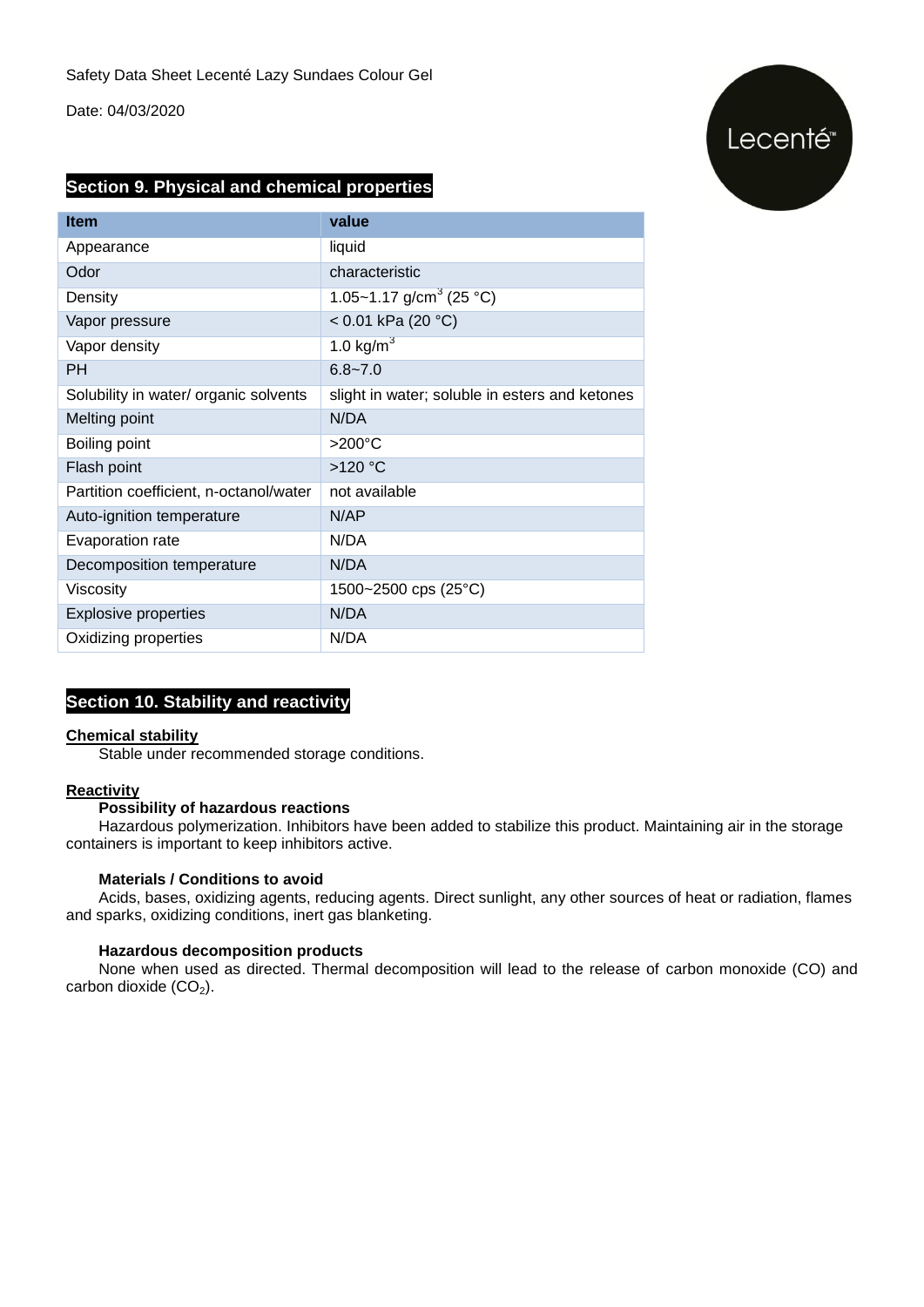

#### **Section 11. Toxicological information**

#### **Acute health effects**

**Swallowed:** Although ingestion is not thought to produce harmful effects (as classified under EC Directives), the material may still be damaging to the health of the individual, following ingestion, especially where preexisting organ (e.g. liver, kidney) damage is evident. Present definitions of harmful or toxic substances are generally based on doses producing mortality rather than those producing morbidity (disease, ill-health). Gastrointestinal tract discomfort may produce nausea and vomiting.

**Eye:** This material can cause eye irritation and damage in some persons.

**Skin:** This material can cause inflammation of the skin on contact in some persons. Skin contact is not thought to have harmful health effects (as classified under EC Directives); the material may still produce health damage following entry through wounds, lesions or abrasions.

**Inhalation:** If inhaled, this material can irritate the throat and lungs of some persons. Although inhalation is not thought to produce harmful effects (as classified under EC Directives), the material may still produce health damage, especially where pre-existing organ (e.g. liver, kidney) damage is evident. Present definitions of harmful or toxic substances are generally confined to doses producing mortality rather than those producing morbidity (disease, ill-health).

#### **Chronic health effects to toxicity and irritation**

**Mutagenic effects:** contain no known or suspected ingredients that cause this effect. **Carcinogenicity:** Contains no known or suspected ingredients that cause this effect. **Reproductive toxicity:** Contains no known or suspected ingredients that cause this effect.

#### **Section 12. Ecological information**

**Toxicity**

**Fish:** No data available. **Crustacean:** No data available. **Algae:** No data available. **Persistence and degradability:** No data available. **Bioaccumulative potential:** No data available. **Mobility in soil:** No data available. **Results of PBT and vPvB assessment:** No data available.

**Other adverse effects**

No data available.

#### **Section 13. Disposal considerations**

#### **Waste treatment methods**

**Waste from residues/unused products:** Should not be released into the environment. Dispose of the waste in accordance with the European Directives.

**Contaminated packaging:** Empty containers should be taken to an approved waste handling site for recycling or disposal.

#### **Other information**

According to the European Waste Catalogue, Waste Codes are not product specific, but application specific. Waste codes should be assigned by the user based on the application for which the product was used.